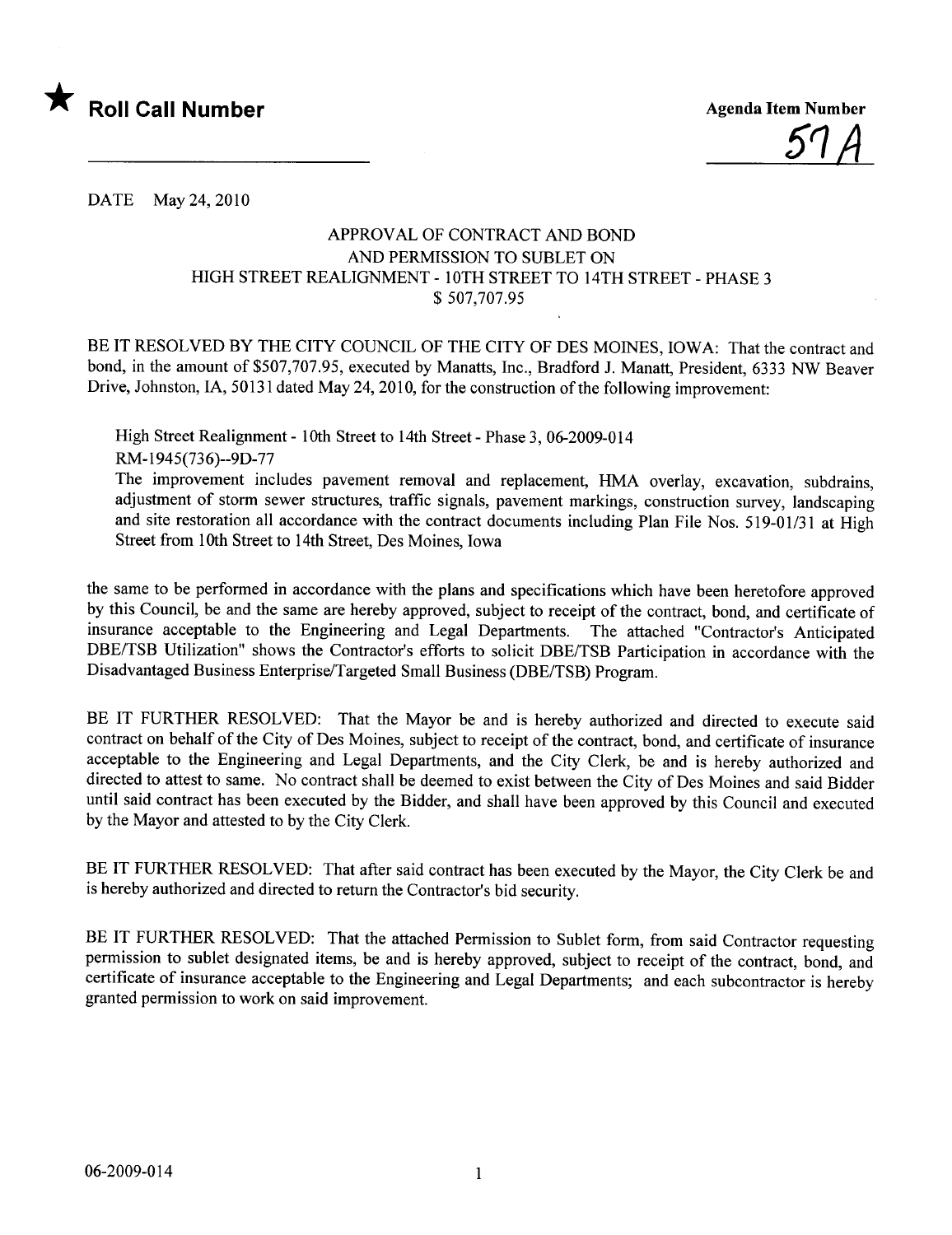

<u>57 A</u>

DATE May 24,2010

BE IT FURTHER RESOLVED: That the Des Moines Finance Director is hereby authorized to encumber this contract amount against the funds as identified below, and to acquire Builder's Risk Insurance, if appropriate, for the above referenced improvement.

| Moved by             |                                                        | to adopt. |
|----------------------|--------------------------------------------------------|-----------|
| <b>FORM APPROVED</b> | reshena<br>Kathleen Vanderpool<br>Deputy City Attorney |           |

Funding Source: 2010-2011 CIP, Page Street-25, High Street Realignment - 10th Street to 14th Street, STR204, Being:

50% in RISE funds, \$253,853.97, and 50% from Polk County \$253,853.98

| <b>COUNCIL ACTION</b> | <b>YEAS</b> | <b>NAYS</b> | <b>PASS</b> | <b>ABSENT</b>   | I, Diane Rauh, City Clerk of said City Council, hereby     |
|-----------------------|-------------|-------------|-------------|-----------------|------------------------------------------------------------|
| <b>COWNIE</b>         |             |             |             |                 | certify that at a meeting of the City Council, held on the |
| <b>COLEMAN</b>        |             |             |             |                 | above date, among other proceedings the above was          |
| <b>GRIESS</b>         |             |             |             |                 | adopted.                                                   |
| <b>HENSLEY</b>        |             |             |             |                 |                                                            |
| <b>MAHAFFEY</b>       |             |             |             |                 | IN WITNESS WHEREOF, I have hereunto set my hand            |
| <b>MEYER</b>          |             |             |             |                 | and affixed my seal the day and year first above written.  |
| <b>MOORE</b>          |             |             |             |                 |                                                            |
| <b>TOTAL</b>          |             |             |             |                 |                                                            |
| <b>MOTION CARRIED</b> |             |             |             | <b>APPROVED</b> |                                                            |
|                       |             |             |             |                 |                                                            |
|                       |             |             |             |                 |                                                            |
|                       |             |             |             |                 |                                                            |
|                       |             | Mayor       |             |                 |                                                            |
|                       |             |             |             |                 | City Clerk                                                 |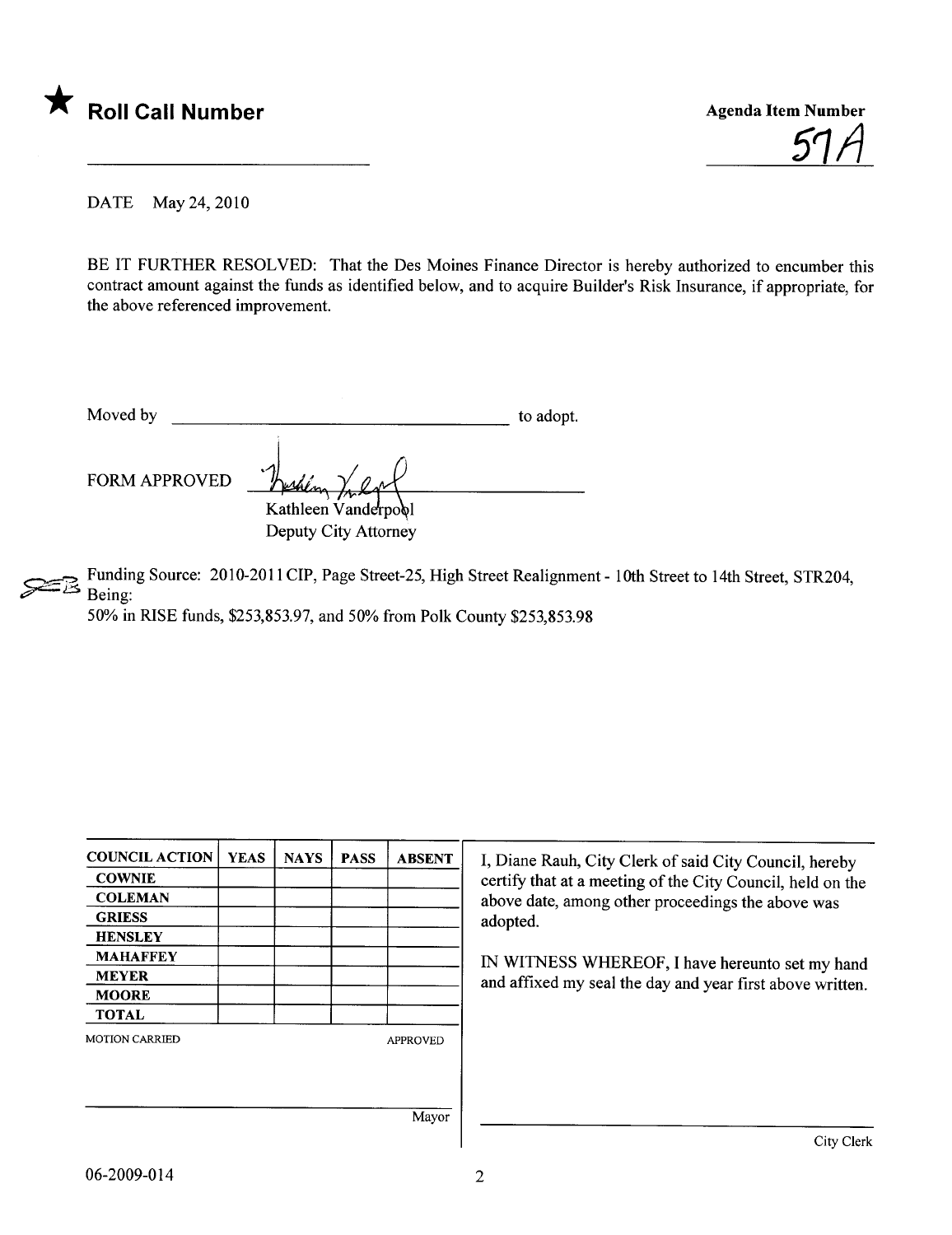Department of Engineering Department of Engineering<br>City of Des Moines, Iowa



# CONTRACTOR'S ANTICIPATED DBE/TSB UTILIZATION High Street Realignment - 10th Street to 14th Street - Phase 3

#### Activity ID 06-2009-014

On May 11,2010, Manatts, Inc., Bradford J. Manatt, President, 6333 NW Beaver Drive, Johnston, IA 50131 submitted a proposal for construction of the High Street Realignment - 10th Street to 14th Street - Phase 3, Activity ID 06-2009-014, which the City Council has determined to be the lowest responsible, responsive bid for said project in the amount of \$507,707.95. The proposal included a statement that the Disadvantaged Business Enterprise/Targeted Small Business (DBE/TSB) Program shall apply to this project.

The Engineering Department has prepared this report summarizing the information that Manatts, Inc., has submitted indicating that it anticipates utilizing the following DBE/TSB companies on this project:

|      | <b>DBE/TSB Name</b> | Description of Work                    | <b>Estimated Amount</b> |
|------|---------------------|----------------------------------------|-------------------------|
| None |                     | N/A                                    | \$0.00                  |
|      |                     | <b>Estimated DBE/TSB Participation</b> | \$0.00                  |
|      |                     | Manatts, Inc. Amount                   | \$507,707.95            |
|      |                     | Percentage of DBE/TSB Participation    | 0.00%                   |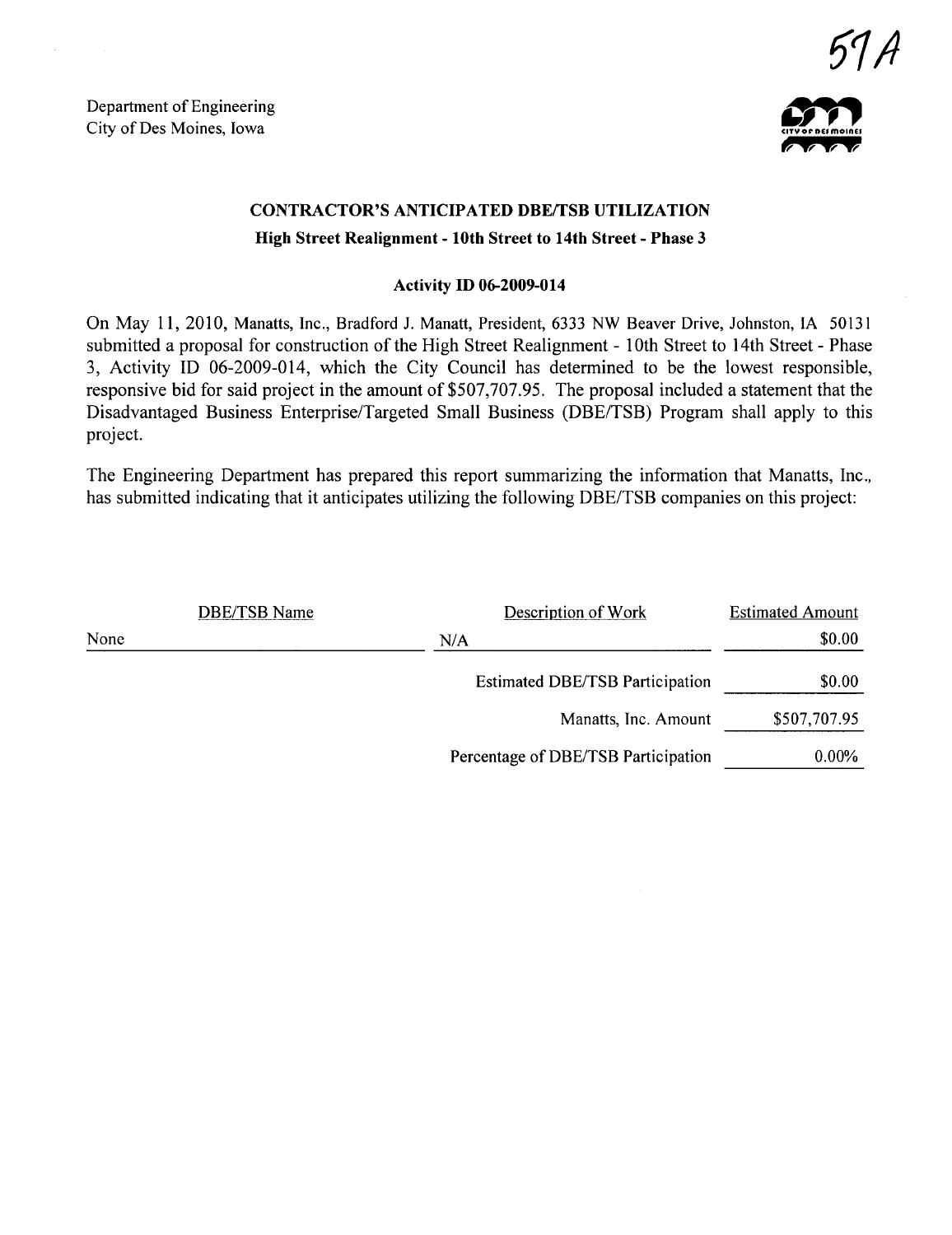LogyA

ENGINEERING DEPARTMENT CITY OF DES MOINS, IOWA

 $\frac{1}{4}$ 

# PERMISSION TO SUBLET

|                                                                                            | May 13, 2010<br>Date             |
|--------------------------------------------------------------------------------------------|----------------------------------|
| Project High Street Realignment 10 <sup>th</sup> Street to 14 <sup>th</sup> Street Phase 3 | <b>Contract No.</b> $14539$      |
| Contractor<br><b>Manatts</b>                                                               | <b>Activity ID</b> $06-2009-014$ |
| 42-1377409<br><b>Federal Tax ID</b>                                                        | Project No. RM-1945(736)-9D-77   |

| <b>ITEM REQUESTED BY THE</b><br><b>CONTRACTOR TO BE SUBLET</b> | <b>ORGANIZATION</b><br><b>REQUESTED TO</b><br>PERFORM WORK                                                                                            | <b>STATE IF</b><br><b>ORGANIZATION</b><br><b>IS DBE/TSB</b> | <b>COST OF WORK</b><br><b>REQUESTED TO</b><br><b>BE SUBLET</b> |
|----------------------------------------------------------------|-------------------------------------------------------------------------------------------------------------------------------------------------------|-------------------------------------------------------------|----------------------------------------------------------------|
| <b>Traffic Signals</b>                                         | <b>Baker Electric</b><br>111 Jackson Avenue<br>Des Moines, IA. 50315<br>$(515)$ 288-6774                                                              | No                                                          | \$315,000.00                                                   |
| Earthwork                                                      | Federal Tax ID 42-0835172<br><b>Elder Corporation</b>                                                                                                 | N <sub>o</sub>                                              | \$24,000.00                                                    |
|                                                                | 5088 East University Avenue<br>Des Moines, IA. 50327<br>$(515)$ 266-3111<br>Federal Tax ID 42-1248691                                                 |                                                             |                                                                |
| <b>HMA</b>                                                     | Henningsen Construction, Inc.<br>PO Box 65008<br>West Des Moines, IA. 65008<br>$(515)$ 282-0589<br>Federal Tax ID 42-0772716                          | No                                                          | \$6,885.00                                                     |
| <b>Traffic Control</b>                                         | Roadsafe<br>1805 NE $58th$ Avenue<br>Des Moines, IA. 50313<br>$(641) 752 - 7575$<br>Federal Tax ID 26-1084418                                         | No                                                          | \$3,600.00                                                     |
| <b>Pavement Markings</b>                                       | Iowa Plains Signing, Inc.<br>1110 West $6th$ Avenue (HWY 210 W)<br>PO Box 654<br>Slater, IA. 50214<br>$(515) 685 - 3536$<br>Federal Tax ID 42-1501734 | No                                                          | \$23,296.30                                                    |
| Landscaping                                                    | <b>Rothamel Turf Farms</b><br>1896 Quarry Trail<br>Winterset, IA. 50273<br>$(515) 462 - 3612$<br>Federal Tax ID 20-8387390                            | No                                                          | \$9,000.00                                                     |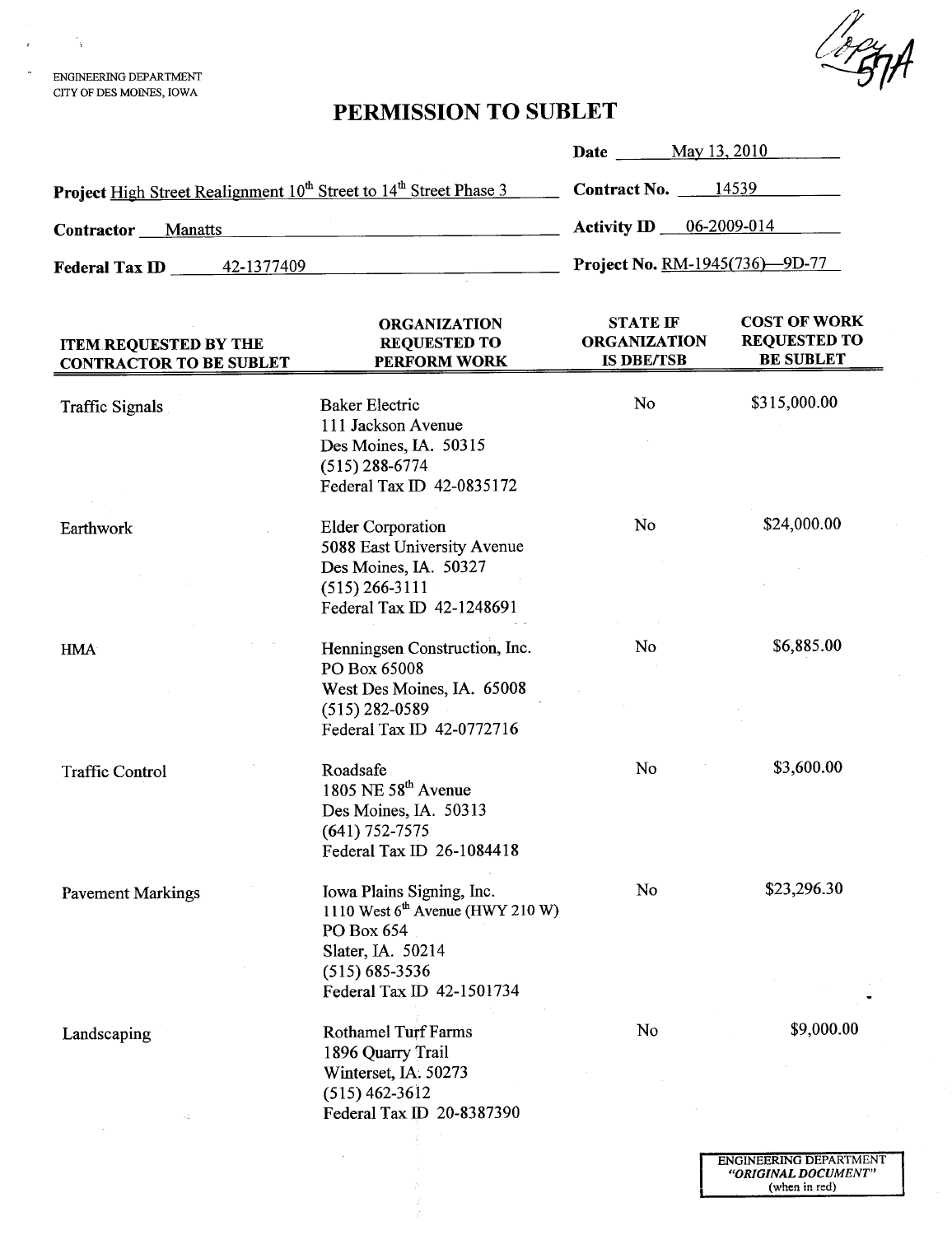| Survey                                              | Aldrich Land Survey's Inc.<br>PO Box 80<br>Grimes, IA. 50111<br>$(515)$ 986-4922<br>Federal Tax ID 42-1467942 | No           | \$3,500.00   |
|-----------------------------------------------------|---------------------------------------------------------------------------------------------------------------|--------------|--------------|
| Cost of Items Sublet This Request                   |                                                                                                               |              | \$385,281.30 |
| Cost of Items Previously Sublet                     |                                                                                                               |              | \$0.00       |
| <b>Total Cost of Items Sublet</b>                   |                                                                                                               |              | \$381,781.30 |
| Cost of Specialty Items                             |                                                                                                               | \$318,500.00 |              |
| (a) Total Cost of Sublet Items Less Specialty Items |                                                                                                               |              | \$66,781.30  |
| <b>Total Contract Amount</b>                        |                                                                                                               | \$507,707.95 |              |
| (b) Total Contract Amount Less Specialty Items      |                                                                                                               |              | \$189,207.95 |
| Percentage of Contract to be Sublet $(a \div b)$    | 35%                                                                                                           |              |              |

٠,

The prime contractor's request for Permission to Sublet the above items of work is approved with the understanding that the prime contractor shall be held responsible for the subcontractors' full compliance of all terms of the contract.

| Form Routing: Project Engineer    |               |      |  |
|-----------------------------------|---------------|------|--|
| Engineering Administration        | Approved:     |      |  |
| City Clerk                        |               |      |  |
|                                   |               |      |  |
| Distribution                      | Roll Call No. | Date |  |
| <b>Engineering Administration</b> |               |      |  |

 $\bar{z}$